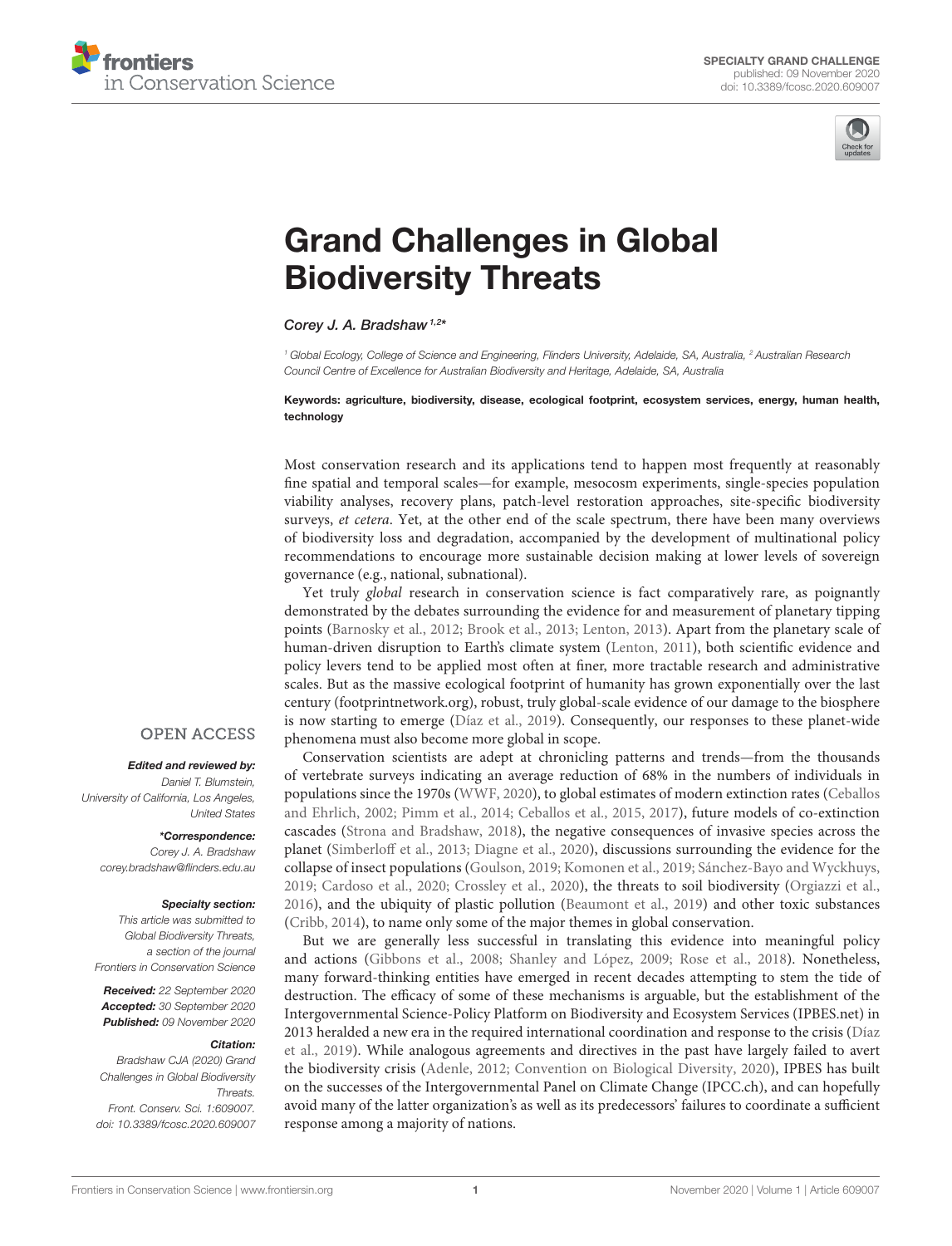The complex, intertwined, and multi-scale mechanisms driving biodiversity loss [\(Game et al., 2014\)](#page-1-13) and the erosion of ecosystem services this entails require equally complex solutions backed by sophisticated approaches to provide the necessary evidence for meaningful interventions. The Global Biodiversity Threats section in Frontiers in Conservation Science is specifically dedicated to publishing this type of far-reaching research. In addition to articles finessing the global evidence for the erosion and loss of biodiversity, we are actively seeking and commissioning articles that address the wicked problems [\(Game et al., 2014\)](#page-1-13) of interacting drivers and solutions at broad scales. Such complicated topics will of course include the ongoing challenges of measuring and predicting the effects of and mitigating solutions for climate change [\(Bellard et al.,](#page-1-14) [2012\)](#page-1-14), but will also invariably involve research on the necessary transformation of the energy sector [\(Brook and Bradshaw,](#page-1-15) [2015;](#page-1-15) [Gasparatos et al., 2017;](#page-1-16) [Moreira, 2019;](#page-2-13) [Rehbein et al.,](#page-2-14) [2020\)](#page-2-14), tackling both the legal and illegal global trade in wildlife [\(Harfoot et al., 2018;](#page-2-15) ['t Sas-Rolfes et al., 2019\)](#page-2-16), development of approaches that promote more sustainable agriculture [\(Foley et al., 2011;](#page-1-17) [Dudley and Alexander, 2017;](#page-1-18) [Green et al., 2019\)](#page-2-17), aquaculture and fisheries [\(Blanchard et al.,](#page-1-19) [2017\)](#page-1-19), curtailing human population growth and consumption [\(Bradshaw and Brook, 2014;](#page-1-20) [Crist et al., 2017\)](#page-1-21), addressing the environmental effects of increasing human migration and trade [\(McNeely, 2003;](#page-2-18) [Lenzen et al., 2012;](#page-2-19) [Trouwborst et al.,](#page-2-20)

# **REFERENCES**

- <span id="page-1-11"></span>Adenle, A. A. (2012). Failure to achieve 2010 biodiversity's target in developing countries: how can conservation help? Biodivers. Conserv. 21, 2435–2442. doi: [10.1007/s10531-012-0325-z](https://doi.org/10.1007/s10531-012-0325-z)
- <span id="page-1-0"></span>Barnosky, A. D., Hadly, E. A., Bascompte, J., Berlow, E. L., Brown, J. H., Fortelius, M., et al. (2012). Approaching a state shift in Earth's biosphere. Nature 486, 52–58. doi: [10.1038/nature11018](https://doi.org/10.1038/nature11018)
- <span id="page-1-9"></span>Beaumont, N. J., Aanesen, M., Austen, M. C., Börger, T., Clark, J. R., Cole, M., et al. (2019). Global ecological, social and economic impacts of marine plastic. Mar. Pollut. Bull. 142, 189–195. doi: [10.1016/j.marpolbul.2019.03.022](https://doi.org/10.1016/j.marpolbul.2019.03.022)
- <span id="page-1-14"></span>Bellard, C., Bertelsmeier, C., Leadley, P., Thuiller, W., and Courchamp, F. (2012). Impacts of climate change on the future of biodiversity. Ecol. Lett. 15, 365–377. doi: [10.1111/j.1461-0248.2011.01736.x](https://doi.org/10.1111/j.1461-0248.2011.01736.x)
- <span id="page-1-19"></span>Blanchard, J. L., Watson, R. A., Fulton, E. A., Cottrell, R. S., Nash, K. L., Bryndum-Buchholz, A., et al. (2017). Linked sustainability challenges and trade-offs among fisheries, aquaculture and agriculture. Nat. Ecol. Evol. 1, 1240–1249. doi: [10.1038/s41559-017-0258-8](https://doi.org/10.1038/s41559-017-0258-8)
- <span id="page-1-20"></span>Bradshaw, C. J. A., and Brook, B. W. (2014). Human population reduction is not a quick fix for environmental problems. Proc. Natl. Acad. Sci. U.S.A. 111, 16610–16615. doi: [10.1073/pnas.1410465111](https://doi.org/10.1073/pnas.1410465111)
- <span id="page-1-15"></span>Brook, B. W., and Bradshaw, C. J. A. (2015). Key role for nuclear energy in [global biodiversity conservation.](https://doi.org/10.1111/cobi.12433) Conserv. Biol. 29, 702–712. doi: 10.1111/cobi. 12433
- <span id="page-1-1"></span>Brook, B. W., Ellis, E. C., Perring, M. P., Mackay, A. W., and Blomqvist, L. (2013). Does the terrestrial biosphere have planetary tipping points? Trends Ecol. Evol. 28, 396–401. doi: [10.1016/j.tree.2013.01.016](https://doi.org/10.1016/j.tree.2013.01.016)
- <span id="page-1-7"></span>Cardoso, P., Barton, P. S., Birkhofer, K., Chichorro, F., Deacon, C., Fartmann, T., et al. (2020). Scientists' warning to humanity on insect extinctions. Biol. Conserv. 242, 108426. doi: [10.1016/j.biocon.2020.108426](https://doi.org/10.1016/j.biocon.2020.108426)
- <span id="page-1-3"></span>Ceballos, G., and Ehrlich, P. R. (2002). Mammal population losses and the extinction crisis. Science 296, 904–907. doi: [10.1126/science.1069349](https://doi.org/10.1126/science.1069349)
- <span id="page-1-4"></span>Ceballos, G., Ehrlich, P. R., Barnosky, A. D., García, A., Pringle, R. M., and Palmer, T. M. (2015). Accelerated modern human–induced species losses: entering the sixth mass extinction. Sci. Adv. 1:e1400253. doi: [10.1126/sciadv.1400253](https://doi.org/10.1126/sciadv.1400253)

[2016\)](#page-2-20), reducing the footprint of urbanization, investigating the nexus between environmental degradation and disease risk [\(Wall et al., 2015;](#page-2-21) [Gibb et al., 2020;](#page-1-22) [Nature Ecology Evolution,](#page-2-22) [2020;](#page-2-22) [Rohr et al., 2020\)](#page-2-23), and the biodiversity implications of technological advance in other realms of human endeavor [\(Sutherland et al., 2017\)](#page-2-24).

In short, we will be emphasizing research on the "big" topics in the conservation "sciences" (i.e., including the social sciences), and placing as much (if not more) weight on the solutions as on the empirical evidence for change. While acknowledging my own partiality for mathematical modeling, I foresee that much of this research will probably depend to some extent on elements of complex-systems models to be able to tackle the ominous Scylla that life on Earth now faces. We encourage out-of-thebox thinking and atypical datasets, multidisciplinary approaches, simulation studies, science-policy interface perspectives, and a range of other innovative methodologies and analytical advances. Quite frankly, our discipline has never been as challenged as it is today by the complexity of these wicked problems, and so our research and the policy improvements they occasion have never been more important. The gauntlet has been thrown.

## AUTHOR CONTRIBUTIONS

The manuscript was authored solely by CJAB.

- <span id="page-1-5"></span>Ceballos, G., Ehrlich, P. R., and Dirzo, R. (2017). Biological annihilation via the ongoing sixth mass extinction signaled by vertebrate population losses and declines. Proc. Natl. Acad. Sci. U.S.A. 114, E6089–E6096. doi: [10.1073/pnas.1704949114](https://doi.org/10.1073/pnas.1704949114)
- <span id="page-1-12"></span>Convention on Biological Diversity (2020). Global Biodiversity Outlook. Montréal, Canada.
- <span id="page-1-10"></span>Cribb, J. (2014). Poisoned Planet. Crows Nest, NSW: Allen and Unwin.
- <span id="page-1-21"></span>Crist, E., Mora, C., and Engelman, R. (2017). The interaction of human population, food production, and biodiversity protection. Science 356:260. doi: [10.1126/science.aal2011](https://doi.org/10.1126/science.aal2011)
- <span id="page-1-8"></span>Crossley, M. S., Meier, A. R., Baldwin, E. M., Berry, L. L., Crenshaw, L. C., Hartman, G. L., et al. (2020). No net insect abundance and diversity declines across US Long Term Ecological Research sites. Nat. Ecol. Evol 4, 1368–1376. doi: [10.1038/s41559-020-1269-4](https://doi.org/10.1038/s41559-020-1269-4)
- <span id="page-1-6"></span>Diagne, C., Leroy, B., Gozlan, R. E., Vaissière, A.-C., Assailly, C., Nuninger, L., et al. (2020). InvaCost, a public database of the economic costs of biological invasions worldwide. Sci. Dat. 7:277. doi: [10.1038/s41597-020-00586-z](https://doi.org/10.1038/s41597-020-00586-z)
- <span id="page-1-2"></span>Díaz, S., Settele, J., Brondízio, E. S., Ngo, H. T., Agard, J., Arneth, A., et al. (2019). Pervasive human-driven decline of life on Earth points to the need for transformative change. Science 366:eaax3100. doi: [10.1126/science.aax3100](https://doi.org/10.1126/science.aax3100)
- <span id="page-1-18"></span>Dudley, N., and Alexander, S. (2017). Agriculture and biodiversity: a review. Biodiversity 18, 45–49. doi: [10.1080/14888386.2017.1351892](https://doi.org/10.1080/14888386.2017.1351892)
- <span id="page-1-17"></span>Foley, J. A., Ramankutty, N., Brauman, K. A., Cassidy, E. S., Gerber, J. S., Johnston, M., et al. (2011). Solutions for a cultivated planet. Nature 478, 337–342. doi: [10.1038/nature10452](https://doi.org/10.1038/nature10452)
- <span id="page-1-13"></span>Game, E. T., Meijaard, E., Sheil, D., and McDonald-Madden, E. (2014). Conservation in a wicked complex world; challenges and solutions. Conserv. Lett. 7, 271–277. doi: [10.1111/conl.12050](https://doi.org/10.1111/conl.12050)
- <span id="page-1-16"></span>Gasparatos, A., Doll, C. N. H., Esteban, M., Ahmed, A., and Olang, T. A. (2017). Renewable energy and biodiversity: implications for transitioning to a Green Economy. Renew. Sustain. Energy Rev. 70, 161–184. doi: [10.1016/j.rser.2016.08.030](https://doi.org/10.1016/j.rser.2016.08.030)
- <span id="page-1-22"></span>Gibb, R., Redding, D. W., Chin, K. Q., Donnelly, C. A., Blackburn, T. M., Newbold, T., et al. (2020). Zoonotic host diversity increases in human-dominated ecosystems. Nature 584, 398–402. doi: [10.1038/s41586-020-2562-8](https://doi.org/10.1038/s41586-020-2562-8)